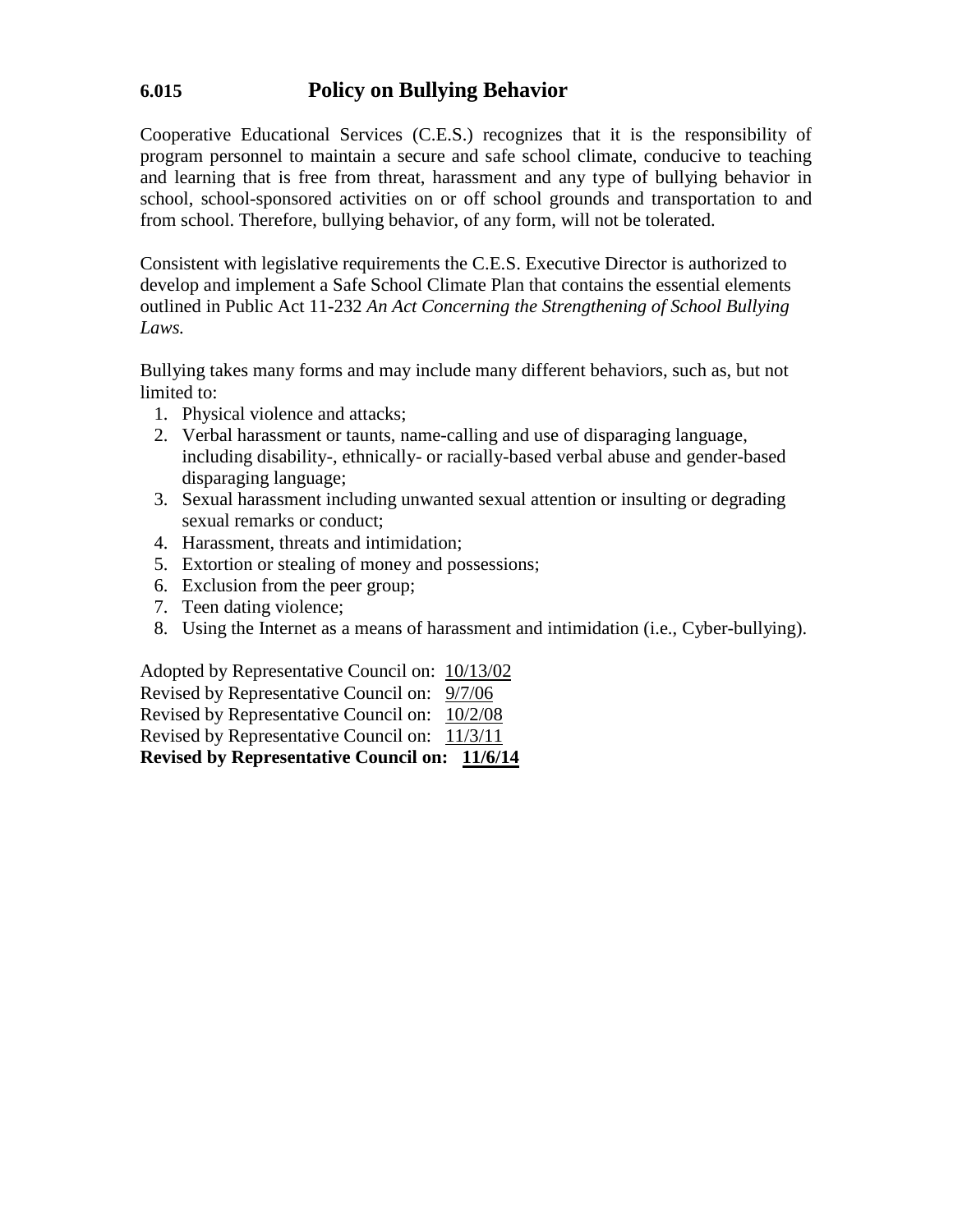#### Definitions:

"Bullying" is defined as the repeated use by one or more students of a written, verbal, or electronic communication, such as cyberbullying, or a physical act or gesture directed at another student in the same school district that: (A) Causes physical or emotional harm to the student or damage to the student's property, (B) places the student in reasonable fear of harm to himself or herself, or of damage to his or her property, (C) creates a hostile environment at school for such student (a hostile environment is a situation in which bullying among students is sufficiently severe or pervasive as to alter the conditions of the school climate), (D) infringes on the rights of the student at school, or (E) substantially disrupts the education process or the orderly operation of a school. This definition of "bullying" includes, but is not limited to, written, verbal, or electronic communications, or physical acts or gestures that are based on any actual or perceived differentiating characteristics, such as race, color, religion, ancestry, national origin, gender, sexual orientation, gender identity and expression, socioeconomic status, academic status, physical appearance, or mental, physical, developmental or sensory disability, or by association with an individual or group who has or is perceived to have one or more of such characteristics.

"Cyberbullying" - Any act of bullying through the use of the Internet, interactive and digital technologies, cellular mobile telephone or other mobile electronic devices, or any electronic communications. In order for it to be identified as "cyberbullying" requiring school/program intervention, the students involved must attend school in the same district.

"School Climate" - The quality and character of school life with a particular focus on the quality of the relationships within the school community between and among students and adults.

"School Employee" - A teacher, substitute teacher, school administrator, school superintendent, guidance counselor, psychologist, social worker, nurse, physician, school paraprofessional, or coach employed by a local or regional board of education or working in a public elementary, middle, or high school; or any other individual who, in the performance of his or her duties, has regular contact with students and who provides services to, or on behalf of students, enrolled in a public elementary, middle, or high school, pursuant to a contract with the local or regional board of education.

"Off Campus Bullying" - The new law explicitly requires school districts to prohibit bullying which occurs outside of the school setting if such bullying 1) creates a hostile school environment for the victim; 2) infringes on the rights of the victim at school; or 3) substantially disrupts the education process or the orderly operation of a school.

"Harassment" – Any physical or verbal hostility toward someone with legally protected status. Such status pertains to race, color, religious creed, sex, age, national origin, ancestry, marital status, sexual orientation, disability (Including past or present history of mental disability), physical disability, learning disability, mental retardation, genetic information, prior criminal conviction, or other lawfully protected status. Such hostility can be severe, persistent, or pervasive.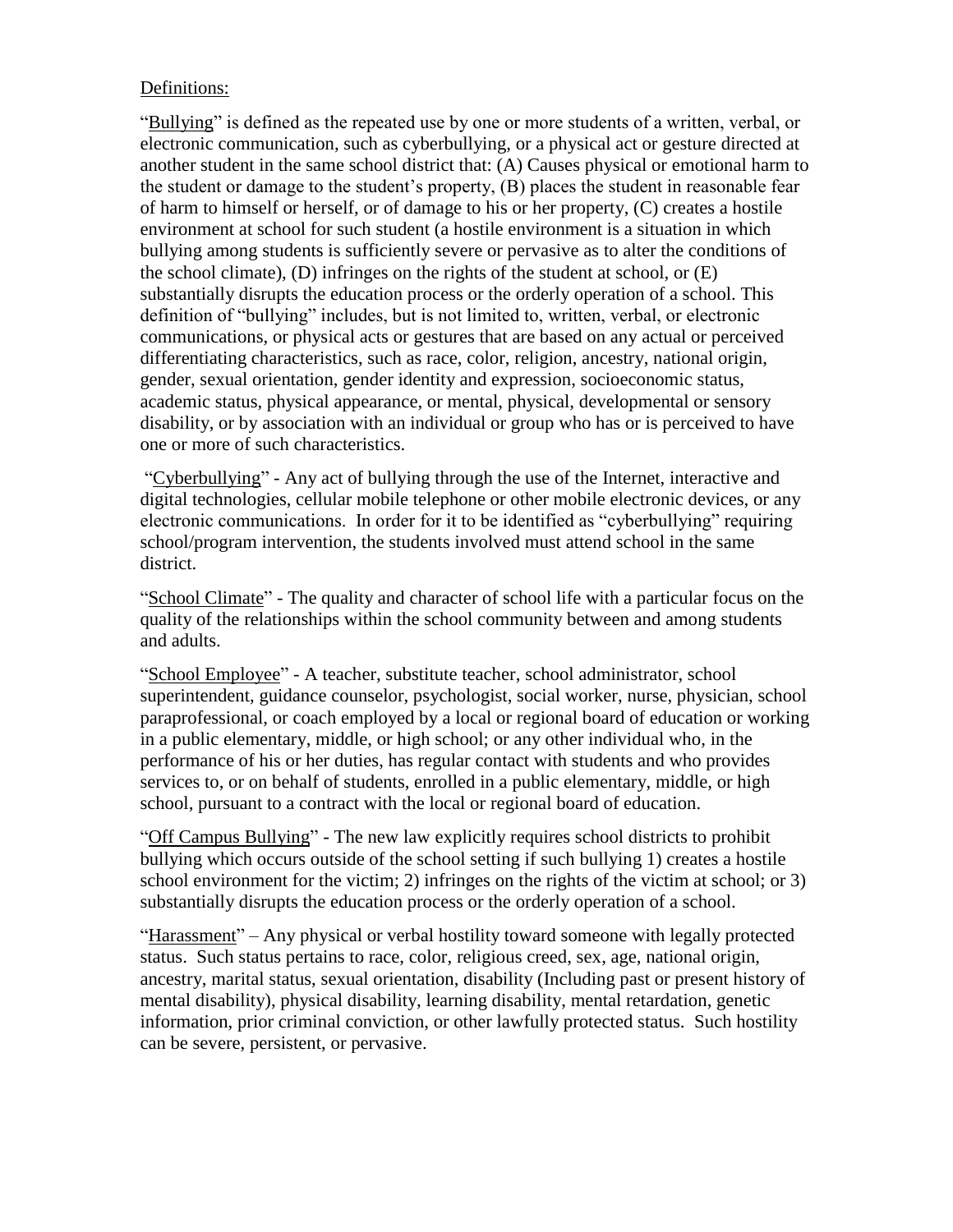**"Teen Dating Violence" – is defined as any act of physical, emotional or sexual abuse, including stalking, harassment and threatening that occurs between two students who are currently in or who have recently been in a dating relationship.**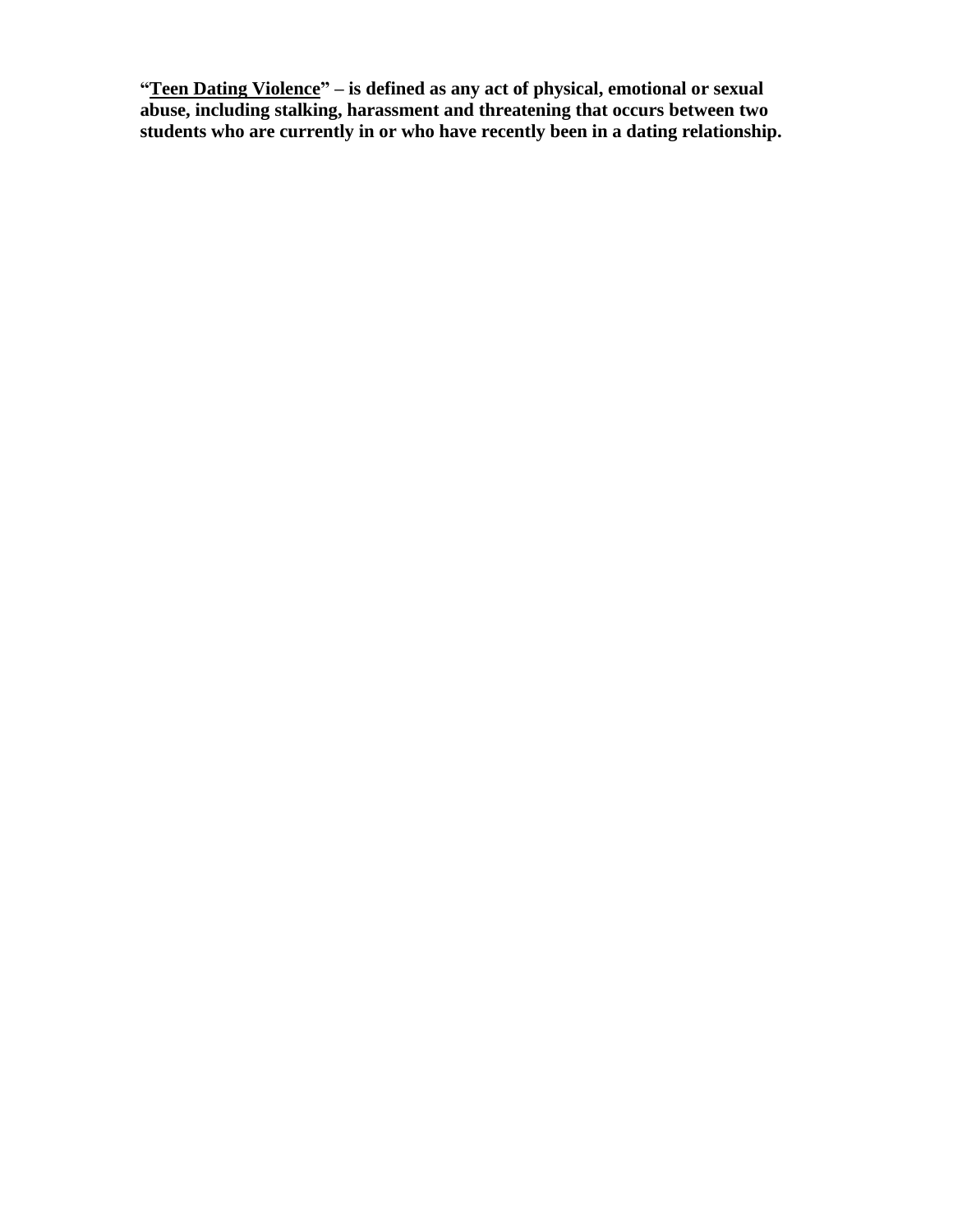## C.E.S. SAFE SCHOOL CLIMATE PLAN

Under the direction of the C.E.S. Executive Director, the agency will appoint a safe school climate coordinator effective no later than July 1, 2012 and each school year thereafter. The coordinator's duties include:

- Monitoring and implementing the safe school climate plan;
- Collaborating with the safe school climate specialists on matters pertaining to bullying **and teen dating violence**;
- Providing data to the superintendent, district, and CSDE regarding bullying **and teen dating violence**;
- Meeting at least twice annually with the safe school climate specialists to make recommendations concerning amendments to the district's safe school climate plan.

Each C.E.S. school-based program unit will designate a safe school climate specialist, starting no later than July 1, 2012. This specialist will be the program administrator or a designee of the administrator. The specialist's duties include:

- Investigate or supervise the investigation of reported acts of bullying **and teen**  dating violence in accordance with the district's safe school climate plan;
- Collect and maintain records of reports and investigations of bullying **and teen dating violence** in the school and act as the primary school official responsible for preventing, identifying, and responding to reports of bullying **and teen dating violence** in the school.
- Coordinate annual in-service training for their respective school-based program unit on the prevention, identification, and response to bullying, and the prevention of **teen dating violence** and youth suicide collaboratively with the Safe School Climate Committee;
- Chair the Safe School Climate Committee in each school-based program unit.

Each C.E.S. school-based program unit will establish a committee (or designate an existing committee) no later than July 1, 2012 that is responsible for developing and fostering a safe school climate and addressing issues related to bullying **and teen dating violence** in school, school related activities, on transportation vehicles to and from school sponsored activities. Each school-based program unit administrator must appoint at least one parent or guardian of a student enrolled in the school to the committee. It is recommended that the Safe School Climate Specialist is the chair of the committee. The responsibilities of the Safe School Climate Committee are to:

- Receive copies of completed forms from bullying **and teen dating violence** investigations;
- Identify and address patterns of student bullying **and teen dating violence**;
- Review and amend school practices related to bullying **and teen dating violence**;
- Review and make recommendations to the district's Safe School Climate Coordinator regarding the districts safe school climate plan;
- Educate all school community members (students, school employees, parents/guardians) on issues related to bullying **and teen dating violence**;
- Collaborate with the district's Safe School Climate Coordinator in the collection of data (allegations and verified acts of bullying; school climate assessment results); and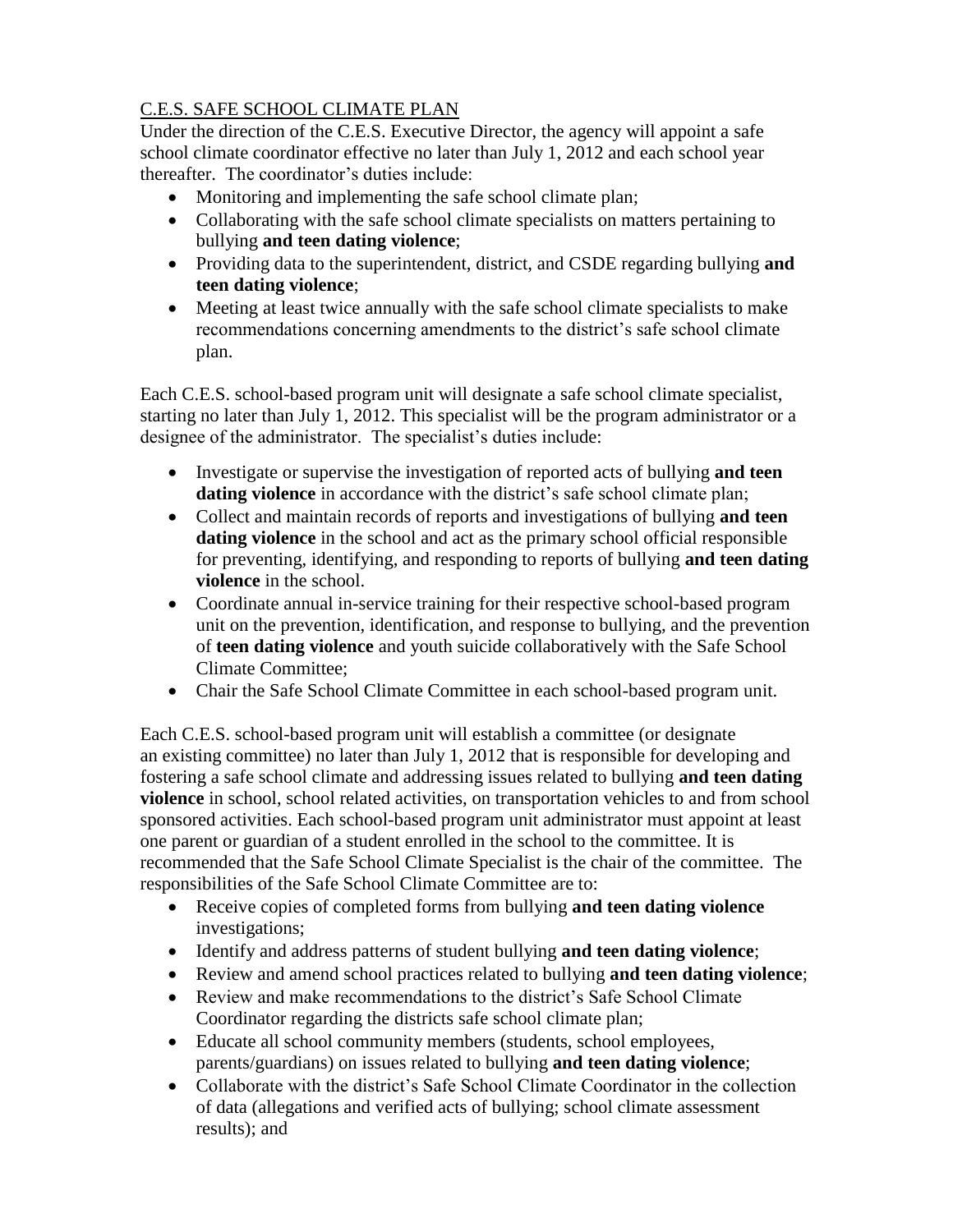- Perform other duties determined by the principal/program administrator related to the identification, prevention and response to school bullying;
- Any parent/guardian serving on this committee may not have full access to information that would compromise the confidentiality of any individual student(s).

### Professional Development

C.E.S. will minimally provide annual in-service training program to all school employees that must include information addressing the prevention of, identification of, and response to bullying, **teen dating violence,** and the prevention of and response to youth suicide. This professional development will be determined by the Safe School Climate Specialists and the Safe School Climate Committee in each school-based program unit. It may also include:

- Classroom management;
- Positive youth development;
- Positive relationship building;
- Managing the cyber-arena;
- Conflict resolution;
- Cultural and gender diversity training;
- Violence prevention.

#### Assessment

Require each school-based program unit on or after July 1, 2012 and at least biannually thereafter, to complete a school climate assessment, and submit the assessment to the CSDE. While required biannually, it is recommended that the assessment is completed annually if prior survey data or bullying data supports a need for improvement. Each program within a unit will contribute data for the unit assessment. The assessment should align with the National School Climate Standards that provide a comprehensive and standards-based approach to overall school climate. C.E.S. will utilize the school climate assessment instruments developed by the Connecticut State Department of Education. The Safe School Climate Plan will be monitored using the assessment data from these school climate assessment instruments.

#### The Essential Requirements of the Safe School Climate Plan

The safe school climate plan must:

- Be approved by the C.E.S. Representative Council and submitted to the Connecticut State Department of Education no later than January 1, 2012. Within thirty (30) calendar days of C.E.S. Representative Council approval, the plan must be available on the C.E.S. website, and on each individual school/Program websites;
- Be included in each program's publication of rules, procedures, and standards of conduct for schools, and in all student handbooks;
- Require each school/program to provide all school employees with a written or electronic copy of the plan at the beginning of each school year;
- Prohibit discrimination and retaliation against an individual who reports, or assists in the investigation of, an act of bullying;
- Prohibit bullying **and teen dating violence**
	- o on school grounds;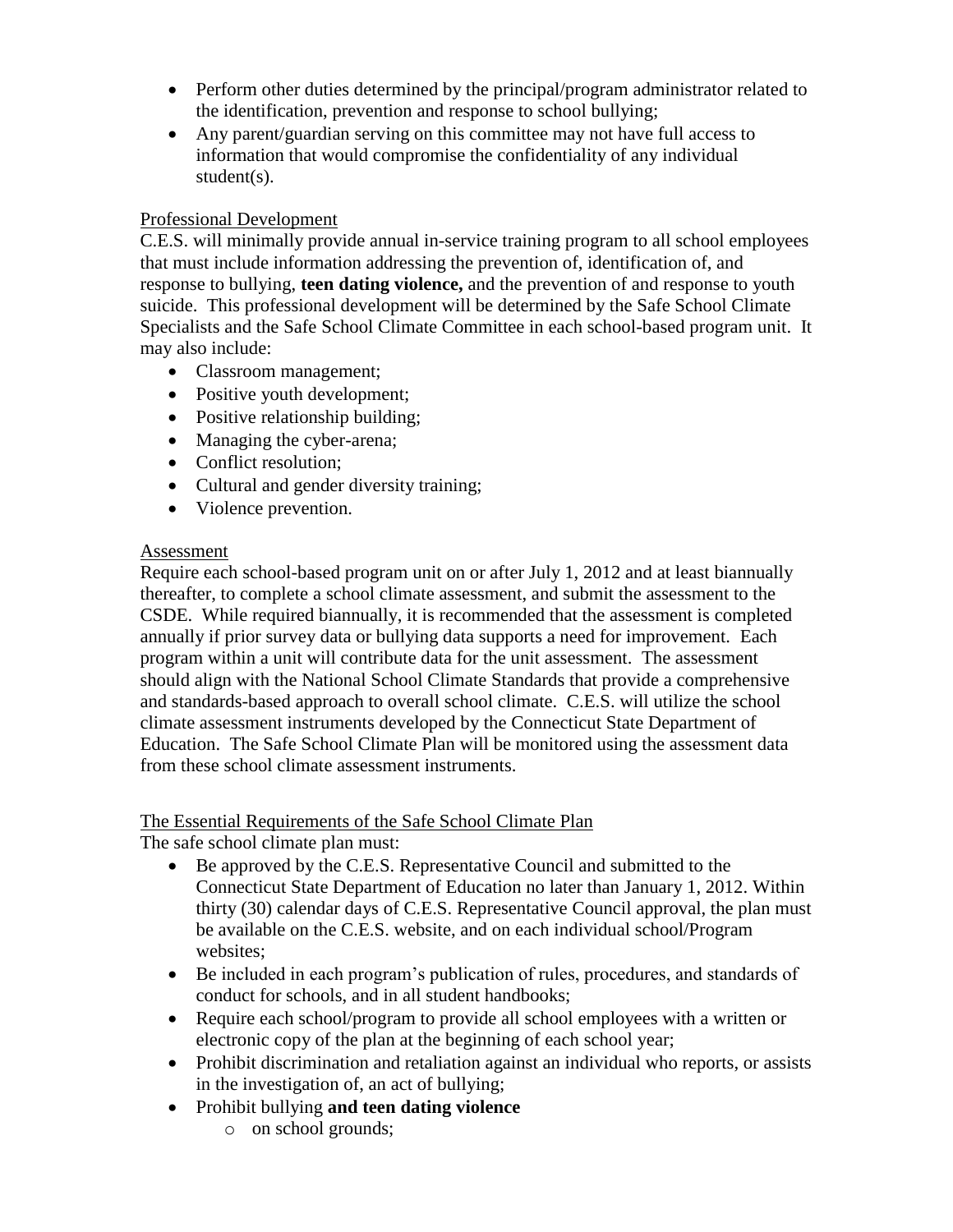- o at a school-sponsored or school-related activities, whether on or off school grounds;
- o or school bus stop, school bus, or other transportation vehicle owned, leased, or used by C.E.S.;
- o through the use of an electronic device or electronic mobile device owned, leased, or used by the district.
- Prohibit bullying **and teen dating violence** outside of the school setting if it
	- o creates a hostile environment for the victim
	- o infringes on the rights of the victim in school
	- o substantially disrupts the educational process or the orderly operation of the school

Reporting Requirements

- Enable students to report acts of bullying **and/or teen dating violence** to any school employee;
- Provide student mechanisms to anonymously report bullying **and teen dating violence** to any school employee (i.e. Bullying Box);
- Require students and their parents be annually notified of the process for reporting acts of bullying **and teen dating violence**;
- Parents are encouraged to call school employees or school/program administrators if they feel bullying **and/or teen dating violence** has occurred and will be asked to submit a written request to initiate an investigation;
- School employees who witness acts of bullying **and/or teen dating violence** or receive reports of either must immediately contact the Safe School Climate Specialist not later than one school day and must then submit a written report not later than two school days after making their oral report;
- Safe School Climate Specialist to investigate or supervise the investigation of all reports of bullying **and/or teen dating violence** promptly after the receipt of the written report;
- Safe School Climate Specialist must review all anonymous reports provided that no discipline or action be issued solely on the basis of an anonymous report;
- School/program administrators or designee must notify the appropriate law enforcement agency when they believe any act of bullying **and/or teen dating violence** constitutes criminal conduct;
- Program administrator or designee (e.g. Safe School Climate Specialist) will notify parents/guardians of any student who commits any verified acts of bullying **and/or teen dating violence** and parents/guardians of students against whom such acts were directed not later than 48 hours after the completion of the investigation;
- Program administrator or designee (e.g. Safe School Climate Specialist) will invite the parents/guardians of the perpetrator and victim of the bullying **and/or teen dating violence** to separate meetings to communicate the measures being taken to ensure the student's safety and prevent further acts of bullying **and/or teen dating violence**;
- Each school/program will document and maintain records related to reports and investigation of bullying **and/or teen dating violence** using designated log and maintain a list of the number of verified acts of bullying using designated log (see appendix);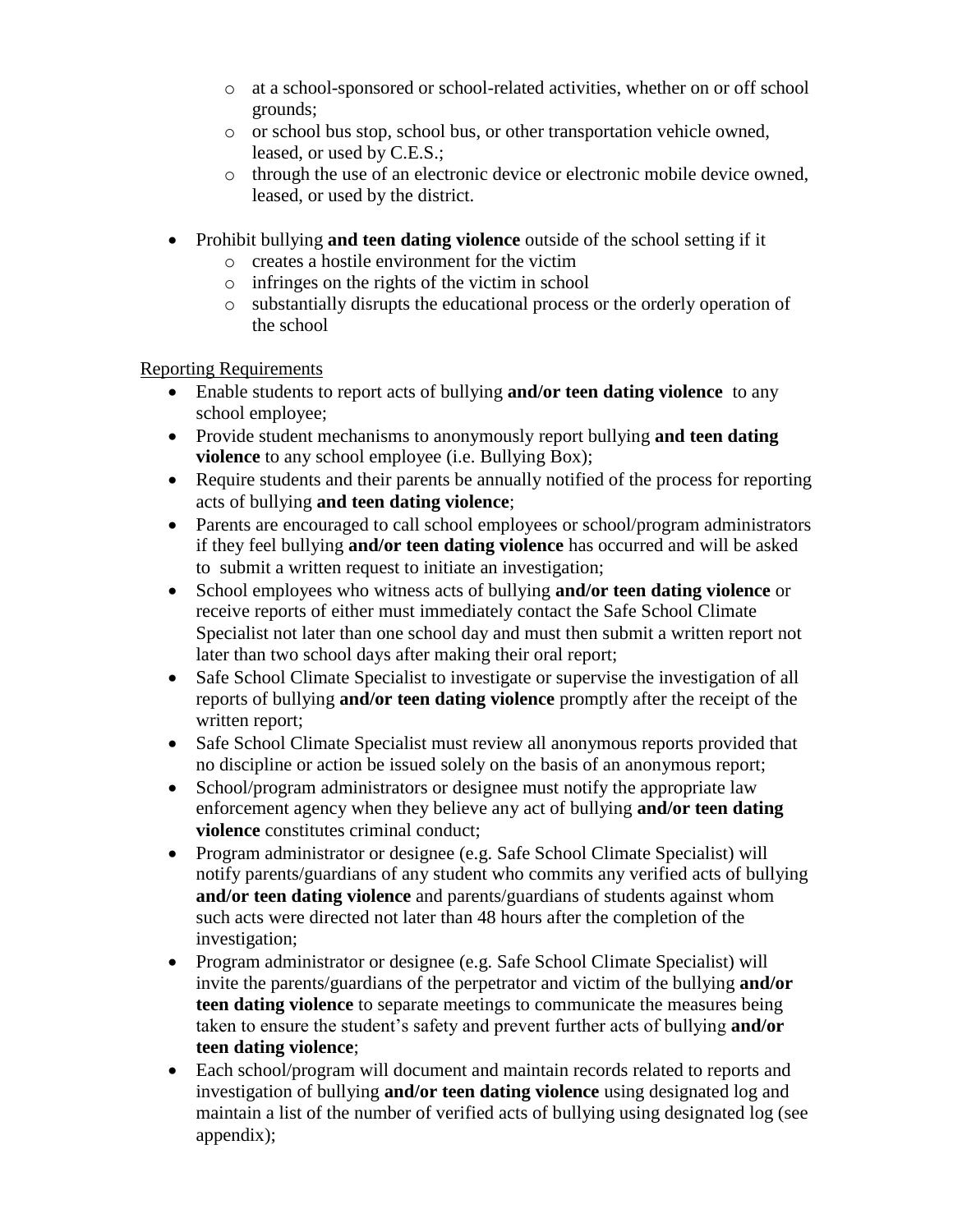- Verified acts of bullying log must be available to the public in main offices and submitted to the CSDE annually;
- C.E.S. Discipline Policy 6.008 contains guidelines for appropriate disciplinary action related to verified acts of bullying **and/or teen dating violence**.

#### Intervention Measures:

The swift and consistent actions of the staff and administrators will contribute to building a social climate in which students feel that they can trust that all adults are involved in their safety. Therefore, consistent steps of intervention must be taken upon awareness of an incident, or continued threatening situation.

Steps for intervention may include the following:

- Intervene immediately to stop the bullying **and/or teen dating violence** behavior;
- Talk to the student who engaged in the bullying **and/or teen dating violence** behavior and the student who was victim of this behavior separately. If there are several students who engaged in behavior, separate them also;
- Inform the student who engaged in the bullying **and/or teen dating violence** behavior and the student who was victim of this behavior of the unacceptable nature of the behavior and the consequences imposed through the school discipline plan;
- Inform the parents of both the student who engaged in the bullying **and/or teen dating violence** behavior and the student who was victim of this behavior, invite them to at least one meeting to discuss the matter, and construct a plan of action to prevent the reoccurrence;
- If peer mediation is deemed appropriate, give special consideration to the intimidating nature of this situation and preserve a balance of power;
- If students are frequent victims, involve this student in social skills groups, or assertiveness skills development sessions;
- Monitor the behavior of the student who engaged in the bullying **and/or teen dating violence** behavior and the student who was victim of this behavior and the victim regularly as intimidation may continue unseen;
- If the bullying **and/or teen dating violence** circumstances do not change, despite concerted efforts by school staff, consider options such as, change in class assignment, rearrangement of transportation, etc…as consequence, he/she, not the victim, may be removed from the class or situation;
- Develop on a case-by-case basis interventions for students, who repeatedly bully or are bullied repeatedly, including cases involving **teen dating violence,** such as counseling or discipline.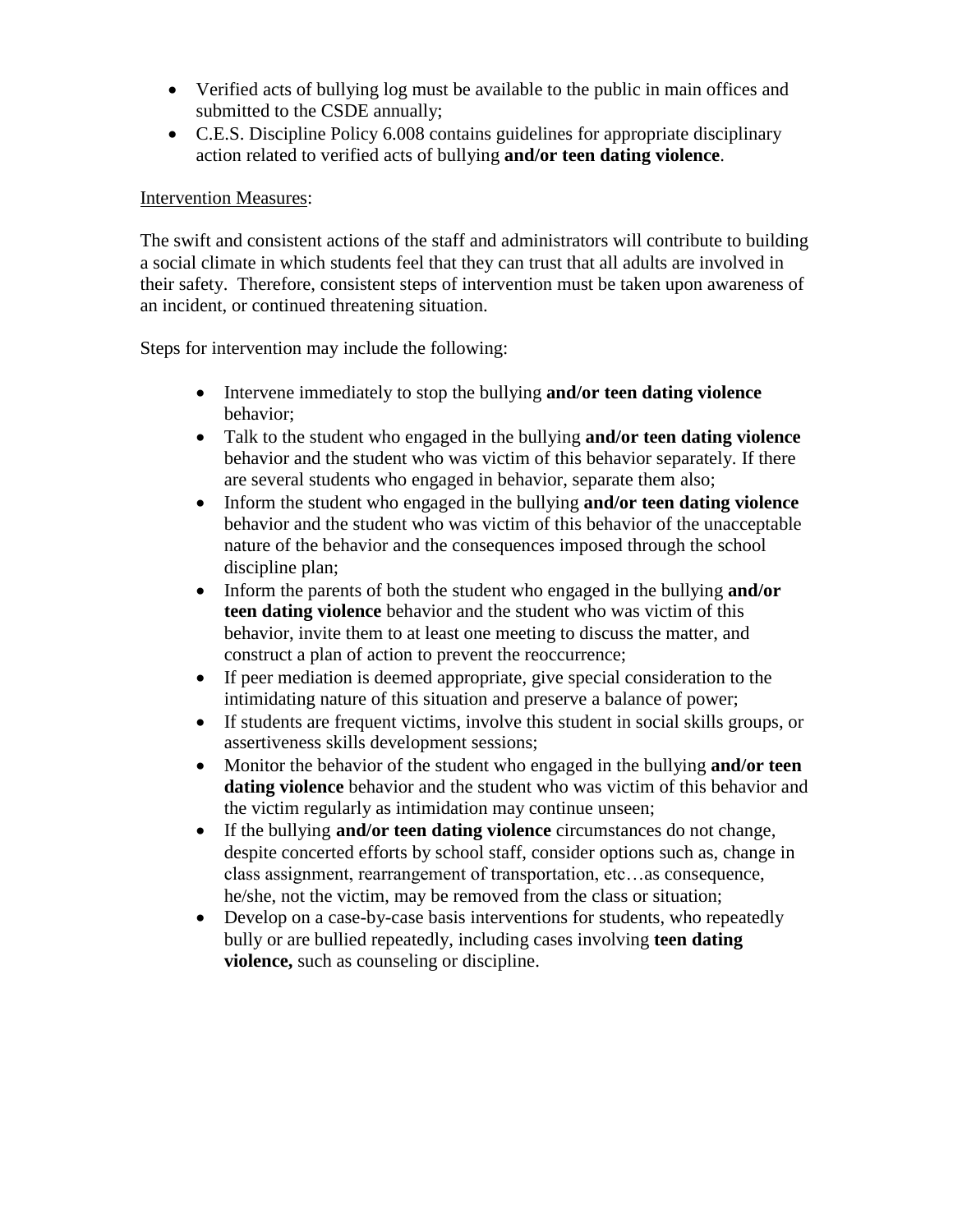#### Prevention Measures:

In order to perpetuate a safe social climate free of bullying **and/or teen dating violence**, the agency will:

- Implement a program positive behavioral interventions and supports;
- Implement procedures to confront bullying **and/or teen dating violence** in any form;
- Listen to all parties involved in incidents;
- Investigate as fully as possible all written and anonymous reports;
- Treat all verified acts of bullying that are similar in nature and severity in a consistent fashion;
- Inform parents of both the perpetrators and the victims of bullying **and/or teen dating violence** incidents and invite them to at least one meeting:
- Promote via grade appropriate bullying, **teen dating violence, and youth suicide**  prevention curricula the use of a range of teaching and learning styles and strategies that promote a safe school climate;
- Promote open management styles that facilitate communication and consultation throughout each school setting;
- Maintain an accurate log of verified bullying acts (see appendix);
- Provide annual training in bullying, **teen dating violence**, safe school climates as well as prevention of and response to youth suicide;
- Require Beginning Teachers involved in the C.E.S. TEAM Program to include training regarding the prevention and identification of, and response to, school bullying, **teen dating violence**, as well as youth suicide in their Classroom Management and Climate module;
- Promote the use of interventions that are least intrusive and most effective.
- Hold regular discussions about bullying with administration, staff, students, and parents;
- Develop an anonymous method of student reporting of incidents;
- Support victims of bullying **and/or teen dating violence** by means of individual and peer counseling;
- Initiate efforts to change the behavior of those students who have engaged in bullying **and/or teen dating violence** behavior through class discussions, counseling, reinforcement and sanctions, where appropriate;
- Utilize resources from the CSDE that have been created as part of their state-wide Safe School Climate Resource Network;
- Annually submit a letter to all parents about bullying and reporting procedures (see appendix);
- Designate a week in October where each school-based program unit will conduct safe school climate awareness activities.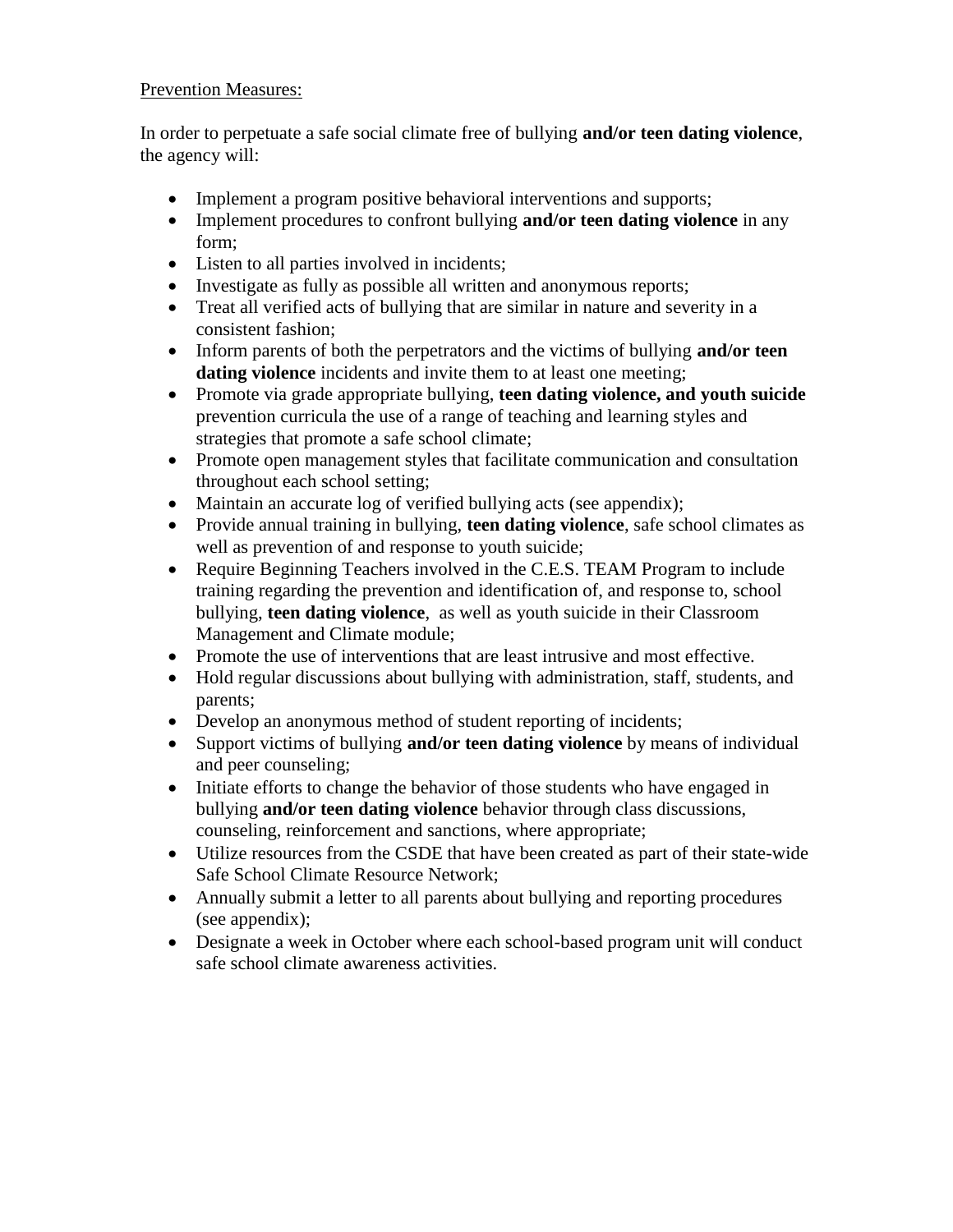#### *Sample Parent Letter*

Dear Parents and Families,

In recent years, the Connecticut legislature has passed various laws and amendments concerning bullying behavior in schools. This year the Connecticut Legislation passed a new School Bullying Law with significant changes. Consistent with this legislation, we are asking that parents/guardians immediately inform school personnel (e.g., your child's teacher, program administrator) of suspected bullying behavior directed against your child or another child. Bullying has been re-defined (see reverse side of letter). You may formally notify any school employee in writing or feel free to call either your child's teacher or program administrator if you feel bullying has occurred.

It is also important for you to know that consistent with this legislation your child may report acts of bullying to any school employee including his/her teacher, other educational personnel (e.g., school nurse, school psychologist, school social worker), non-certified staff member (i.e., bus aid, teacher assistant) and /or program administrator. If your child is uncomfortable making such a report, they may anonymously make a report by leaving a note using a bullying box at school. When possible, please encourage your son/daughter to make such reports, if they feel they have been bullied or if they have witnessed another student being bullied. Bullying behavior is prohibited by our student discipline policy/codes of conduct and may lead to counseling or disciplinary action, including suspension from school or in more severe cases, dismissal or expulsion. The law requires us to notify parents/guardians of students who commit any verified acts of bullying and the parents/guardians of students against whom such acts were directed no later than 48 hours after the completion of the investigation. It also requires us to invite parents/guardian of the perpetrator and victim of bullying to separate meetings to discuss acts and to communicate the measures being taken to ensure the student's safety and prevent further acts of bullying.

We are fully aware that incidents of bullying are rarely committed in view of the supervising adults. Victims are most vulnerable in situations beyond the eyes of staff, such as, playground, buses, restrooms, and bus stops. The most likely adult to be informed by a victim is the parent. Parents are often reticent to inform the school due to the student's fear of reprisal. However, without parent input on this, the school personnel are uninformed and therefore, unable to intervene to stop this behavior. It is important that the school staff and the parents continue to work together to protect the safe environment of the school. If there is a custodial parent who does not live at your child's primary residence, please note that the recent law changes requires us to make a copy of bullying notices available when requested. Please inform your child's program administrator if you or they would like us to make a copy of this notice available to such a parent and provide us their name and address in case it is not presently part of our records.

We thank you for your understanding of this important matter. Feel free to contact the administrator of your child's program if you have any questions.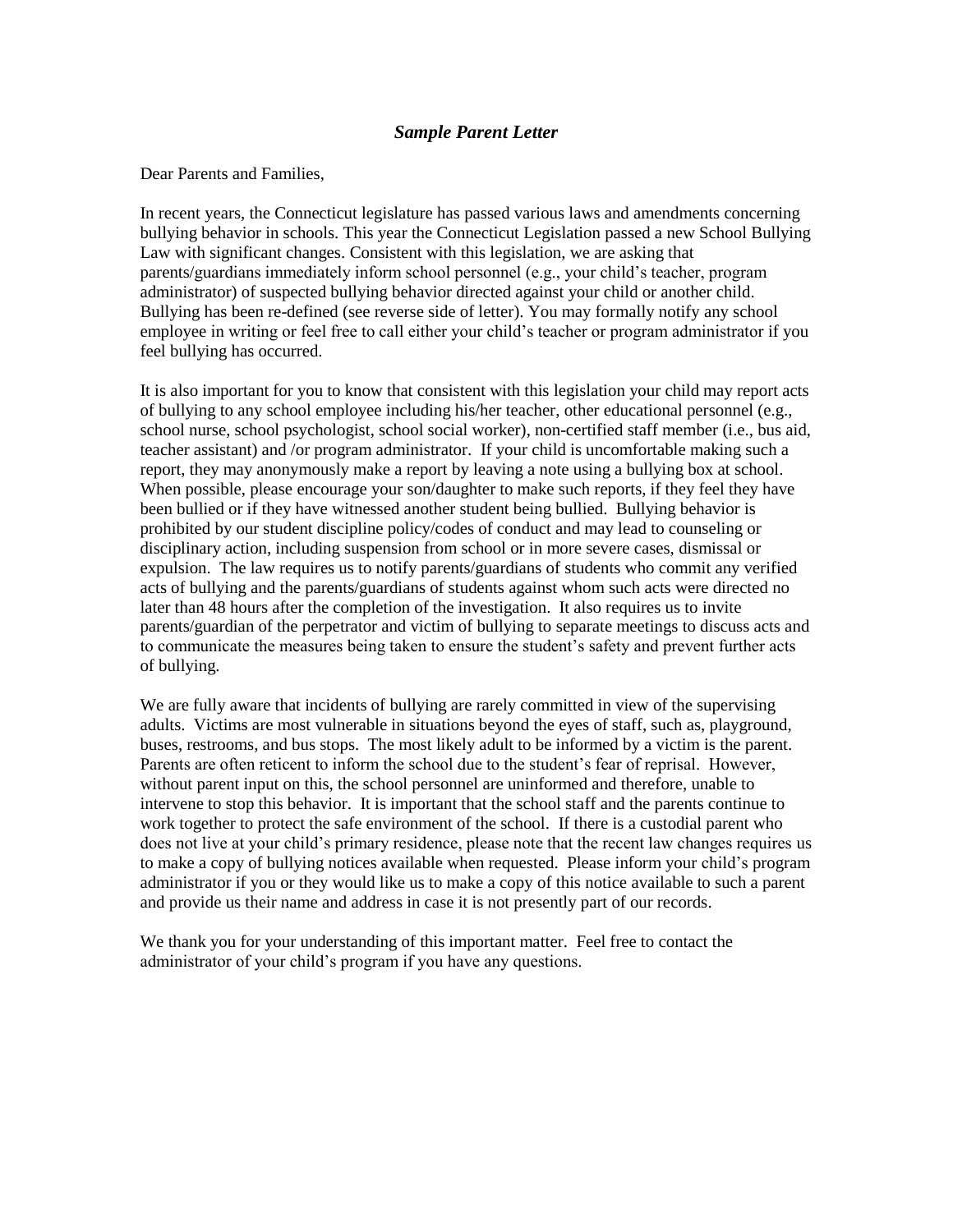Cooperative Educational Services

Log of Verified Bullying Incidents

The Program Administrator shall maintain a listing of verified acts of bullying and this list shall be available for public

inspection upon request

Program: \_\_\_\_\_\_\_\_\_\_\_\_\_\_\_\_\_\_\_\_\_\_\_\_

Administrator Completing Form: School Year: \_

ONLY RECORD VERIFIED ACTS OF BULLYING\*

| <u>ONET RECORD VERIFIED ACTS OF BUELTING</u><br>This list shall not contain any student personally identifiable information** |                        |                                    |                                    |                                                                                     |  |  |
|-------------------------------------------------------------------------------------------------------------------------------|------------------------|------------------------------------|------------------------------------|-------------------------------------------------------------------------------------|--|--|
|                                                                                                                               | Date(s) of<br>Incident | <b>Specify Details of Bullying</b> | Location(s)<br>of Bullying<br>Acts | <b>Report Made By</b><br>(e.g. student,<br>parent, teacher,<br>anonymous,<br>other) |  |  |
|                                                                                                                               |                        | Incident                           |                                    |                                                                                     |  |  |
| 1.                                                                                                                            |                        |                                    |                                    |                                                                                     |  |  |
| 2.                                                                                                                            |                        |                                    |                                    |                                                                                     |  |  |
| 3.                                                                                                                            |                        |                                    |                                    |                                                                                     |  |  |
| 4.                                                                                                                            |                        |                                    |                                    |                                                                                     |  |  |
| 5.                                                                                                                            |                        |                                    |                                    |                                                                                     |  |  |
| 6.                                                                                                                            |                        |                                    |                                    |                                                                                     |  |  |
| 7.                                                                                                                            |                        |                                    |                                    |                                                                                     |  |  |
| 8.                                                                                                                            |                        |                                    |                                    |                                                                                     |  |  |
| 9.                                                                                                                            |                        |                                    |                                    |                                                                                     |  |  |
| 10.                                                                                                                           |                        |                                    |                                    |                                                                                     |  |  |

\*Since bullying involves repeated acts over time, verified acts of bullying tallied on this log need not represent each separate act unless these specific acts are distinct acts of bullying.

\*\*Do not list names of students involved in bullying incidents on this log, to maintain their confidentiality. 7/11